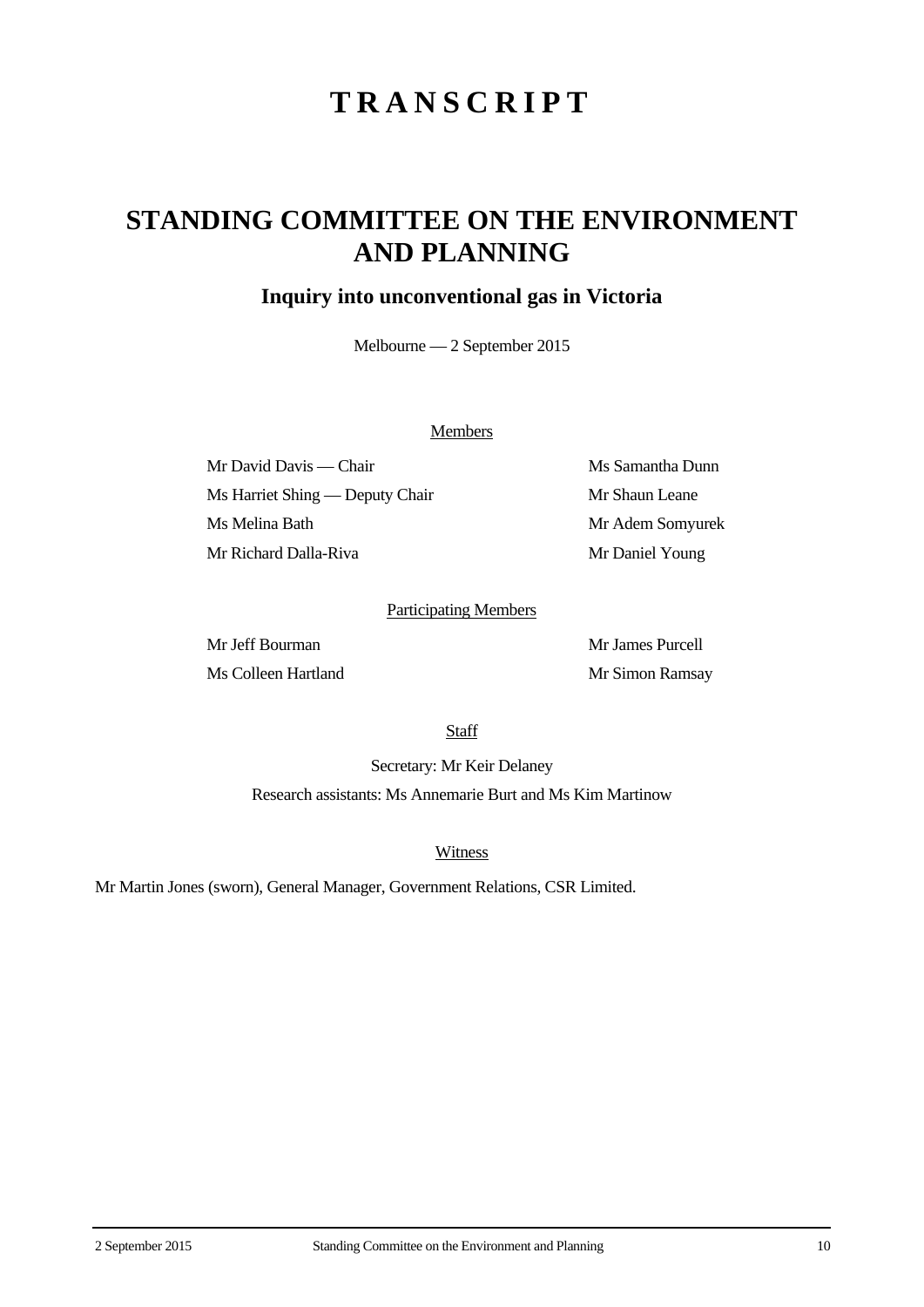**The CHAIR** — I welcome Martin Jones, general manager, government relations, CSR, to the table. Martin, I ask you to step through a short submission, and then we will ask you questions.

**Mr JONES** — Thank you for the opportunity to speak to you tonight. I should point out that I am a consultant to CSR. I manage government relations on their behalf. My apologies from the company that they were unable to provide a staff member tonight, but any questions that I am unable to answer, I will be pleased to take back to them for a full response.

CSR has significant and modern assets in Victoria, with high-paying jobs. In some cases these businesses are highly trade exposed, and they are dependent on gas for their energy source. In particular the Viridian float glass factory at Dandenong and the Wunderlich terracotta tile factory at Vermont are competitively impacted by gas prices. Gas price is critical to their future. The plasterboard business and the bricks, which is now in a joint venture with Boral, may be able to pass the costs of higher gas prices through to consumers, but the higher the cost of those products, the more likely there are to be substitutes entering the market or higher costs to build houses.

The former arrangements that CSR used for many years to source gas were simply to send out requests for quotations to the retail sector, assess the quotes and run with who had the best overall offer. Those days are well past, and the procurement people now need to have quite a high level of expertise in terms of gas and gas markets. CSR, to secure its future, has had to consider all its options in relation to gas supply, which could include retail, buying wholesale or even upstream participation.

In the current context of the Victorian market, there are essentially only two suppliers at the wholesale level they are Esso/BHP and Origin. They are the only two currently supplying the market. It is important for market operation that additional sources come on board. We hear the gas industry say, 'We need more supplies'. CSR would say, 'We need more suppliers to make a market'. It is a very lopsided market today.

The key concerns for CSR arise from significant increases in contracted prices seen in the market, the lack of competition and the ability to obtain supply arrangements on a long-term basis that meet the needs of the business. Future investment by the company in Victoria will be dependent on how this market unfolds. I would remind the committee that the great success in the US followed deregulation of the market over there at all stages through the supply chain.

I will conclude my remarks with that and leave you with as much time as you need for questions.

**The CHAIR** — I want to draw your attention to a couple of points. On page 2 under point 2, part way down the page, it says:

CSR's expectation is that from 2015 onwards gas prices for Australian businesses will more than double —

and I am interested in over what period —

and there may be critical gas shortages and outages of 10 or more days. The most immediate impact on businesses and households is from the steep rise in the wholesale price of gas. Households and businesses are likely to respond to higher gas charges by substituting electricity driven equipment and appliances thus fundamentally changing the pattern of gas usage. Of significant concern is the potential for significantly higher network charges if gas demand falls away …

That sounds to me, and tell me if I am wrong, like a negative spiral or an upward spiral of costs.

Ensuring adequate gas supplies are available in Victoria and on the east coast more generally will be critical to the ongoing competitiveness of manufacturing in the state.

What are the time period over which you are referring to and the likelihood of that occurring?

**Mr JONES** — In relation to gas prices, they are varying all the time. Because the oil price has fallen, the offers that are in the market today are somewhat less than they were even when this paper was produced. But we have seen significant cost increases already. You cannot contract long term today. It is quite difficult to contract long term. If you are talking two years in Victoria it would not be a doubling of price, but over three to five years in New South Wales, for instance, we would have seen that. Victoria is not appearing to be quite as severe as New South Wales, but we are expecting a 50 per cent increase from where we are now.

**The CHAIR** — Over what period?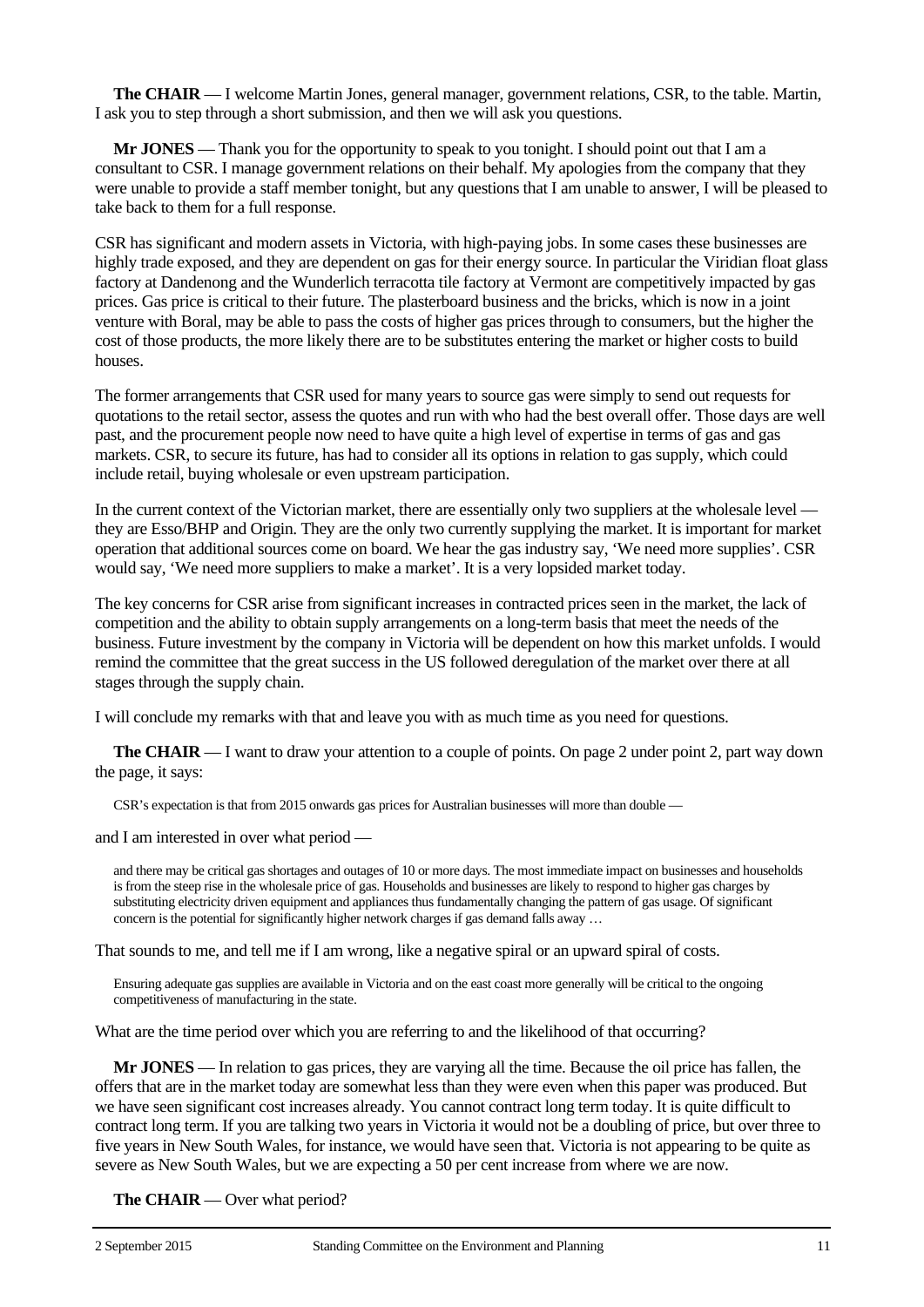**Mr JONES** — Looking out to 2020, if we can in fact contract that far out. In relation to outages, that particularly applies to New South Wales. Some work was done early on that suggested that was the case. Then AEMO revised their forecasts. But to get to the point where they said there were no shortages, you had to have demand destruction. They are assuming factories will close to reach that position. Our understanding is that it is not as critical in Victoria, but it certainly is critical in New South Wales, and we are already starting to see South Australian gas will be pulled away from Victoria. If there is demand destruction by industry, then you will start to see a lot less throughput on the network, and the network is essentially a fixed-cost operation, so the unit charges for the remaining producers will go up. You get a double whammy: you get the gas price going up and you get the fixed charges going up.

**The CHAIR** — To continue on over the page, you make the point:

The development of further gas resources in Victoria will have a highly material and favourable impact on the availability and price of gas, and therefore on the viability of many of our businesses.

So you regard this as critical, the security of supply and the price?

**Mr JONES** — In terms of negotiating contracts, everyone thinks about price and everyone talks about the price of gas going up. That is important, but the other terms of the contract are just as important, and that relates to security of supply, so how reliable is the supplier. If that supplier fails, then what provisions has that supplier got or do you have to make — or can you make — in the market to cover it? The glass factory runs for 15 years, 365 days a year, 24 hours a day. It does not stop. If you stop it, you have to rebuild it. A rebuild is \$80 million. You can see that the consequences of unreliable or insufficient backup in the marketplace to cover an outage where you have only got two producers are critical.

**Mr LEANE** — Just taking up David's last question, you said at the end of your verbal submission around the viability of some of the enterprises depending on the future gas — and I cannot remember if you said market or something similar. Taking into account our inquiry around unconventional gas, and taking into account the evidence that we have been given is that there is no real certainty whether there are any viable bodies of gas that can be tapped into commercially, is that something that, when forecasting future business cases, you just cannot factor in?

**Mr JONES** — You cannot, no.

**Mr LEANE** — You cannot factor it in?

**Mr JONES** — You cannot factor in the unknown. The industry works on different probabilities — 2P, 3P and so on and so forth. That is a sort of a macro thing. We closed the glass factory in Sydney on a gas arbitrage, and some other market issues, but part of it was gas in Sydney was too expensive and we could close that production. We closed it ahead of when that factory was scheduled for a rebuild and brought it down to Melbourne. We have been able to drive our deviser higher in Melbourne and the business is on a much better footing. But every 15 years or so that factory has to be rebuilt. That rebuild is \$80 million. The board will have to decide at some time not too far away on whether they are going to rebuild that factory in Melbourne. Should they rebuild it, there are new technology, advanced manufacturing opportunities for that factory as well, which will be additional investment and more jobs. The board will look at a number of things. But in 2013 we analysed the percentage of the gas cost to total production cost and it was 15 per cent with the gas price as it was then. It would be higher today. Gas is a very big input. That will be one of the prime considerations — what kind of contracts can we enter into that take us through the next 15 years?

**Mr LEANE** — As you said, you cannot factor in the unknown, and your board making those decisions cannot factor in the unknown of any potential unconventional commercial gas enterprises that we do not know.

**Mr JONES** — Not today, no.

**Mr DALLA-RIVA** — Thanks, Martin. Good to see you again. Did you ever meet him?

**Mr SOMYUREK** — We have met, yes.

**Mr DALLA-RIVA** — You have got two former industry ministers here in some form.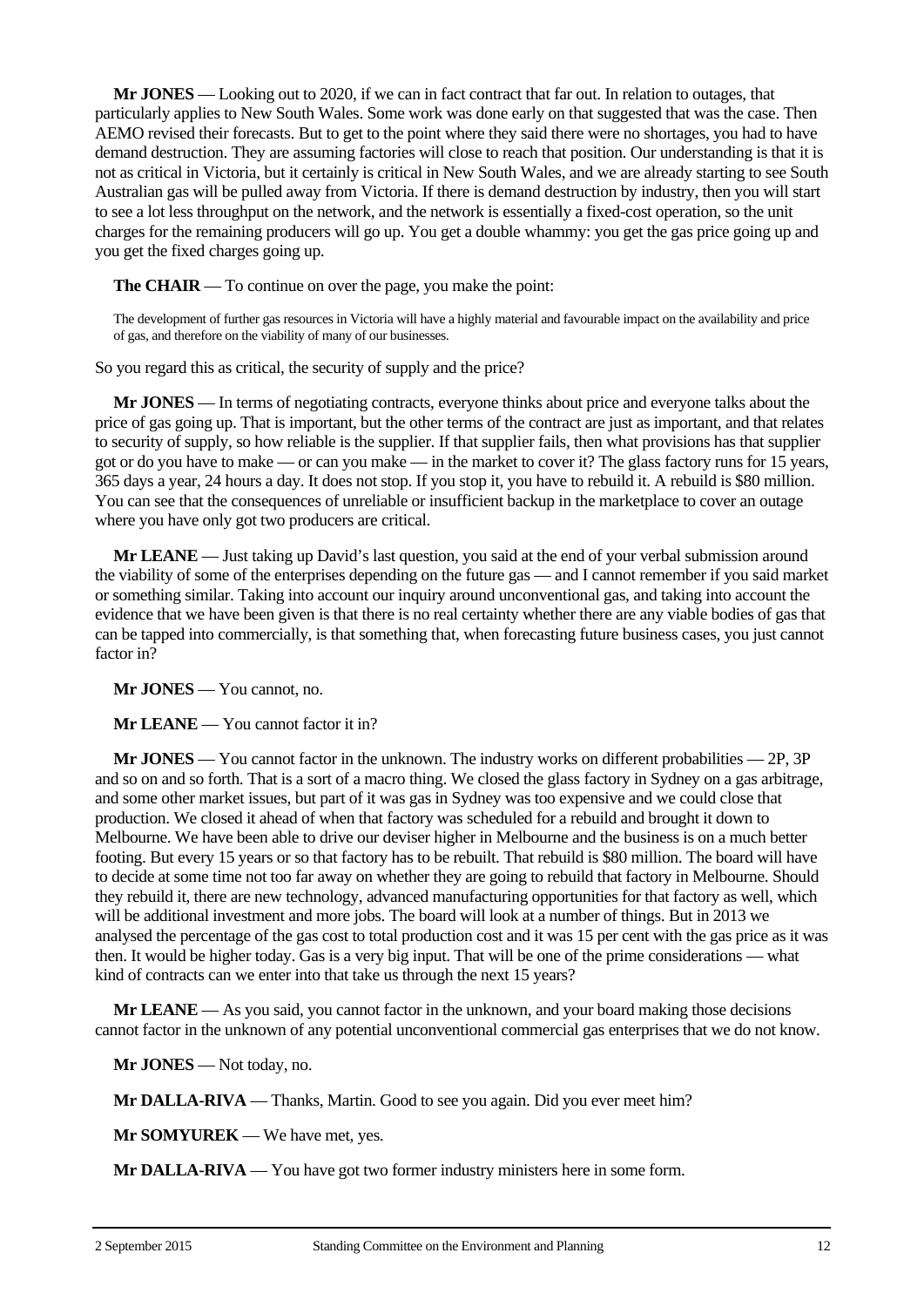**Mr JONES** — That is right.

**Mr DALLA-RIVA** — That is why I was over with Adem before. I was looking at page 3 thinking, 'This is like a submission to a ministerial brief'. You have made an ambit claim for \$80 million, otherwise you are going to leave.

**Mr JONES** — No, we have not done that. I am just pointing out the facts.

**Mr DALLA-RIVA** — I am sure you are, sir. Because we are looking at unconventional gas, so all jokes  $aside$  — —

**The CHAIR** — Onshore gas; it could be also conventional.

**Mr DALLA-RIVA** — Offshore, unconventional gas. I am concerned by some of the terminology in here, that your concerns in the report are about gas supply, but not necessarily supply per se but about the lack of suppliers that are available. On page 3, in the fourth paragraph, you state that:

CSR is agnostic to the supply and development of gas resources by type of field or technology.

Then you go on to say:

Suffice to say that whatever source or method used …

Further on, under 'Issues and concerns', 'Bring on new gas supply from a multiplicity of suppliers as quickly as possible', you state:

Bringing on new gas supplies is vital — however, while highly necessary it is insufficient. We have no confidence that development of resources under current policy settings, in the absence of market opening and development reforms, will resolve the crisis in domestic supply.

I am reading between the lines that it is less about gas supply per se and from where it comes and more about gas supply in the marketplace to CSR, and that is part of your decision-making process. As you said, you are agnostic as to the supply and development of gas resources. It is more about the market dynamics. You mentioned that in Sydney. You said that while the gas supply was high, there were also some market forces around as well. You may just want to expand a bit more on CSR's concern around not necessarily gas supply per se — conventional or unconventional — but more about experience in the supply chain network once it is extracted out.

**Mr JONES** — A lot of the submission dealt with shortcomings in the Australian market. It is a market that is characterised by many buyers and very few sellers. It is a lopsided market. That is the setting. In relation to that market, it is not an informed market, so prices are not transparent. If you take a fully functioning market, you would expect to see spot prices, you would expect to see volumes traded by all sorts of parties, you would expect to be able to see a forward price, you would expect to see over-the-counter, perhaps, participation, and you would expect to see hedging. None of that exists in the market today.

Furthermore, if you go through the supply chain in the market, there are vertical connections, so the pipeline market does not operate as a transparent market with ready access. The players can go into the market and book capacity and not use it. They are not forced to trade it, they are not forced to put it on the market. If CSR wanted to buy wholesale and get into the market, that is a whole other complex set of equations. That is where they are at really, but that is not a transparent or readily accessible market. There is storage in the market that should be disentangled from retailers, from pipelines and from producers. The market needs to be broken up into separate functioning areas with their own buyers and sellers and rules, and the rules need to be set to allow that to happen.

**The CHAIR** — And information.

**Mr JONES** — Yes.

**Mr DALLA-RIVA** — 'Storage in the market' — could you just clarify what that means?

**Mr JONES** — There are some storage facilities in the market.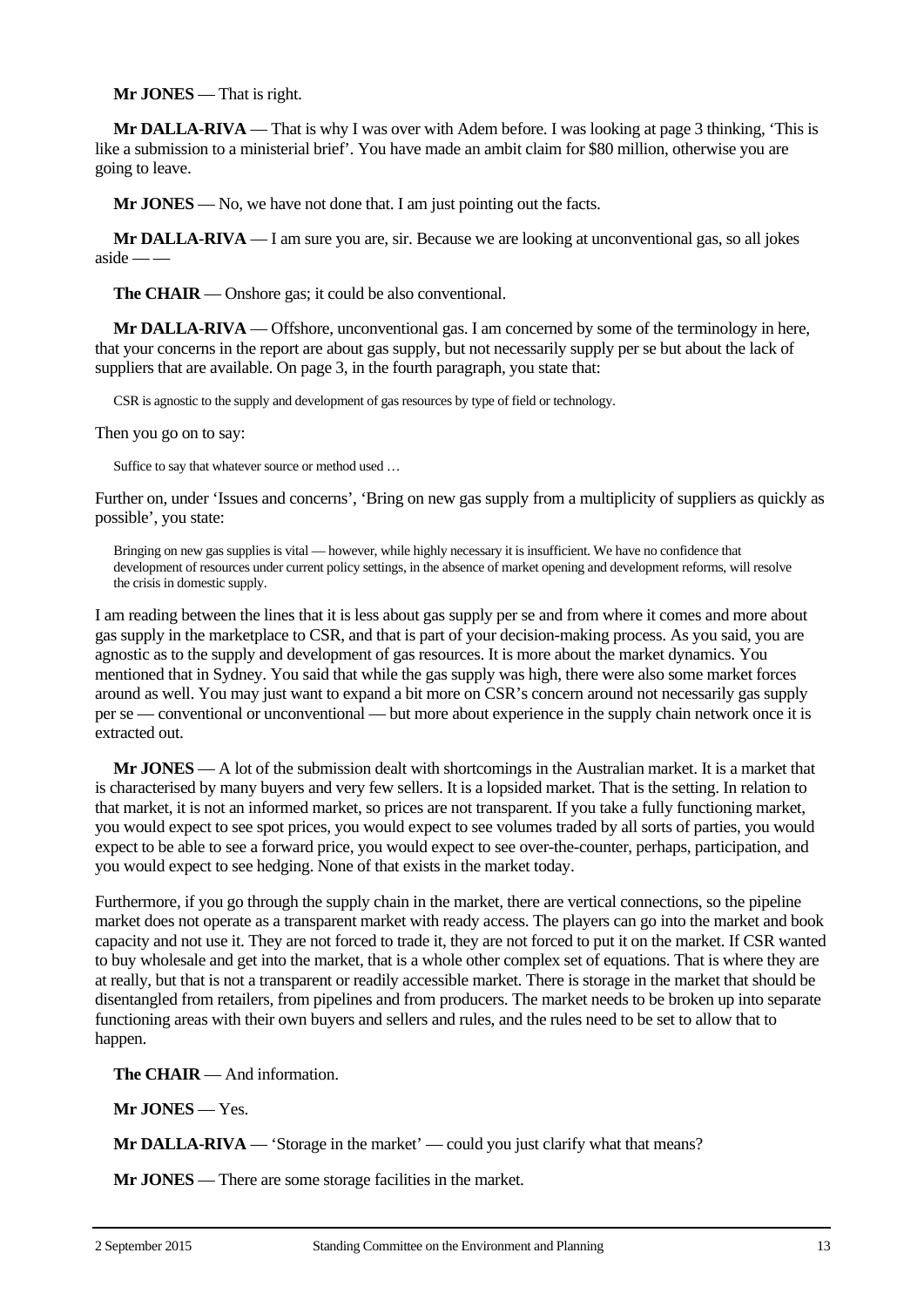#### **Mr DALLA-RIVA** — As in?

**Mr JONES** — Tanks.

**Mr DALLA-RIVA** — Tanks. So there is excess gas held?

**Mr JONES** — Yes, not a lot, but there is. But in principle.

**Mr DALLA-RIVA** — That is to keep the market where they want it to be? Pardon my ignorance. I am trying to get  $-$  –

**Mr JONES** — I would not go that far, but you would not want it to get to the point where they were able to influence the market by withholding gas.

**Mr DALLA-RIVA** — You have mentioned here 'critical gas shortages' — which the Chair mentioned — 'and outages of 10 or more days'. Is that because of the supply market? I am trying to differentiate for the  $committe$ e $-$ 

**Mr JONES** — That is an issue that really relates to New South Wales. The issue in New South Wales is that they do not have any gas to speak of, so they are reliant on imports. All the gas they might have imported is going to go out through the LNG terminals. They have to import gas. On the coldest days there is the prospect that there will not be enough gas. We have had a situation in New South Wales where they cocked up the forecasts, and you get a phone call and 2 hours notice to shut your plant down. That has happened.

**Mr DALLA-RIVA** — Here?

**Mr JONES** — In New South Wales.

**Mr DALLA-RIVA** — Right.

**Mr JONES** — It happened here too, but that was a major event.

**Mr DALLA-RIVA** — That is not about supply of gas, is it? That is more about the market.

**Mr JONES** — At the time that was about forecasting gas, but the concern is that in New South Wales, on the coldest days they cannot get enough gas out of the system into New South Wales to supply all their needs.

**The CHAIR** — Victoria is a bit different to that, though, because we have a large pipeline system.

**Mr JONES** — We understand that Victoria is in a better place.

**Mr DALLA-RIVA** — So it is true in New South Wales, but Victoria does not have those issues about cold days?

**Mr JONES** — We believe not.

**Mr DALLA-RIVA** — If they need to ramp up the offshore gas supply — —

**Mr JONES** — Of course they have to forecast. It takes a long time to come through, to understand it.

**Mr SOMYUREK** — Just in terms of competitiveness, at what price do you say it is too expensive — the inputs are too expensive because of the manufacturing process?

**Mr JONES** — Well — —

**Mr SOMYUREK** — I know it is like, 'How long is a piece of string?'.

**Mr JONES** — Exactly.

**Mr SOMYUREK** — Just ballpark.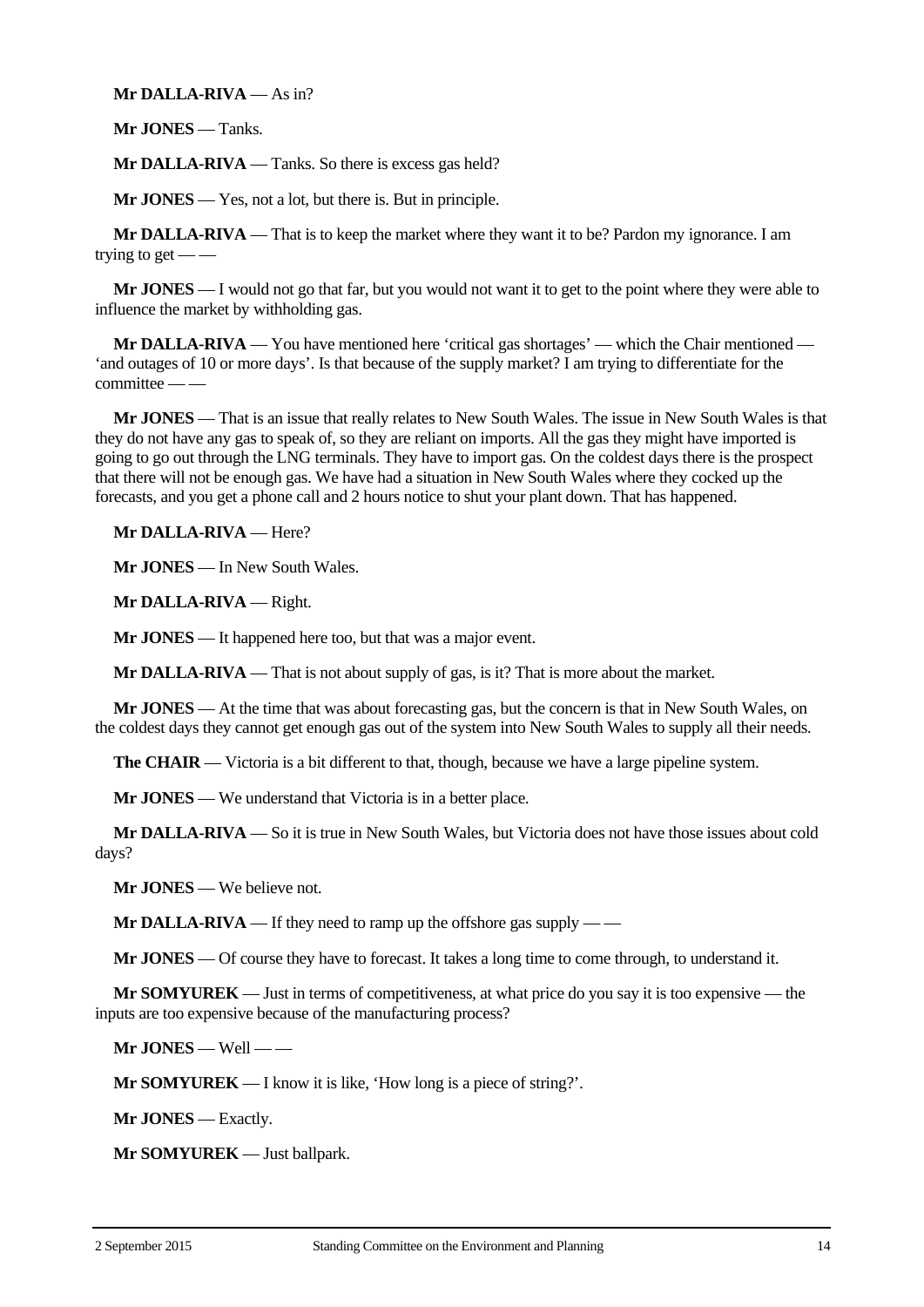**Mr JONES** — The main competition for the Australian plant is China. If you look at the bare economics of China, you would say they probably could not compete. The fellow who runs the glass factory out at Dandenong worked in China in their glass industry, and they can make most things cheaper than we can make them here. So we have some clever supply chain elements that they do not have access to. Again you can put that in the advance manufacturing ballpark if you like, but they design trucks. When you make float glass it is as long as that wall.

**Mr SOMYUREK** — I have been to Dandenong. I am sure you have too, Chair.

**Mr JONES** — It is stacked on frames, and they developed these trucks that do not have axles. They back over the frames, they kneel down, they pick up the glass and they deliver it to the customer or to their own processing factories and so on and so forth. They are things it has been difficult for the importers to replicate, and so we build competitive advantage in other ways. In China they make glass from coal or oil. That would not be feasible here at all. With coal it is actually town gas, so they have like a little town gas unit on the back of their glass plants. With oil they just have oil-fired burners. We are not even competing as if they are using gas. They are using other fuels. I do not know. That is a decision the board will make at the time, and it will not just be the price. It will be how confident they feel about supply, supply interruption and what interruption would mean for the business and so on. It is not just about price.

**Mr SOMYUREK** — Security of supply.

**Mr JONES** — That is important as well.

**Ms BATH** — Just an easy one for clarity, Martin. With respect to gas, is it used as a fuel source? So it is not used in feedstock — —

**Mr JONES** — No, we do not — —

**Ms BATH** — It is pure fuel.

**Mr JONES** — Yes. It is a very clean-burning fuel. One of the issues, we believe, for instance, with the glass coming from China, is that the one that is made from coal, there are fine particles that get embedded in the glass and that is the glass that may tend to shatter.

**The CHAIR** — It is a quality issue.

**Mr JONES** — It is a quality issue, and it is the same with bricks. You get a much better brick burning gas. The very old brick kilns still have the coalscuttles in them, but you get a much better brick with gas.

**Ms DUNN** — Thank you, Martin, for your submission tonight. My question is going to be very similar to the question I asked earlier, which is really around the fact that we have heard evidence in this committee that gas demand has already peaked in Victoria. There is a high range of potential risks attached to unconventional gas. There are potential risks to agricultural land, agricultural jobs, waters and groundwater aquifers, and there are health risks. There is a substantial number of elements that have been presented to us as part of the evidence in this inquiry. We do not know even if there are commercial quantities of unconventional gas in Victoria. In your submission it talked about you being agnostic to the supply. My question is: in terms of what we have heard so far about this particular industry of unconventional gas, do you believe that is the best way for you to secure CSR supplies into the future?

**Mr JONES** — CSR has not really made any judgements about that. If the community was satisfied with those methods of production, if the appropriate safeguards are in place and it was viable to bring on those supplies, and they are economic and attractive and whatever, then CSR's view would be that that would add to the mix and add to a more competitive market.

**Ms DUNN** — Thank you. I just wanted to pick up on a matter that was raised by Mr Dalla-Riva. Talking about the storage of gas physically in tanks, I am just wondering if you are aware of why that is? Is that about energy security or are there other things at play?

**Mr JONES** — It is probably partly about maintaining supply to the system. I think in New South Wales there was one built; I think that was about a retailer and its position perhaps.